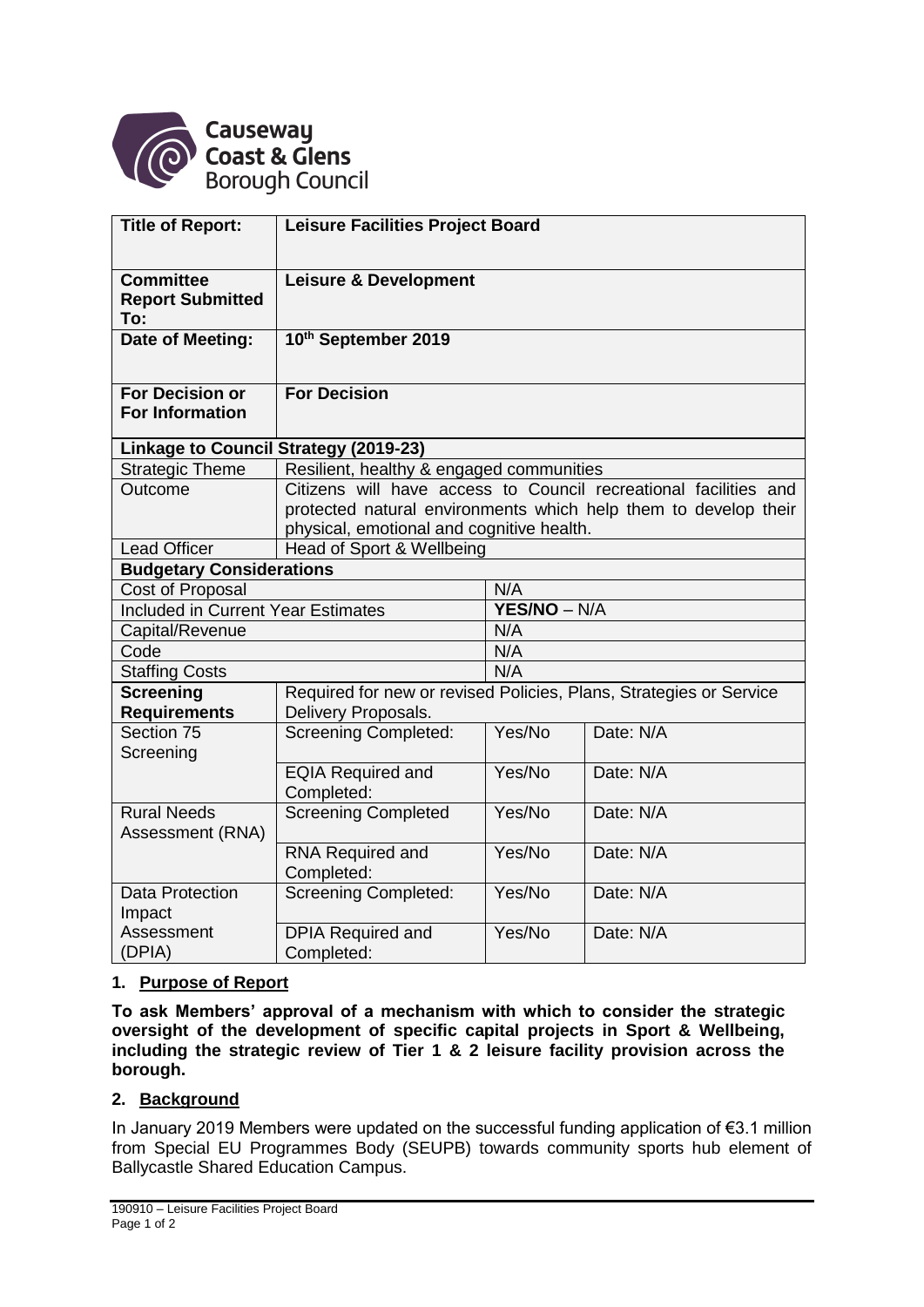Members then proposed the establishment of a working group to consider the development of Leisure Facilities in line with Council's aspirations for Ballycastle. Rather than establish a separate working group Members agreed that the existing Project Board for "Coleraine Leisure Centre and Options Appraisal of Leisure Management", take on the planning of work proposed in relation to Ballycastle.

In June 2019 a report was brought to L&D committee for consideration which detailed the proposed amendments to the Terms of Reference for this Project Board – re-titled "Leisure Facilities Project Board". Following some debate about the merits of combining multiple SWB capital projects into one Project Board, a motion to defer any decision until August L&D committee was made and carried.

# **3. Proposal**

The proposal is that Members now consider how best to progress this issue taking into consideration the project board responsibility for the Sport and Wellbeing major capital projects;

Major Projects

- Options Appraisal of Leisure Management.
- The replacement of Coleraine Leisure Centre.
- Ballycastle Shared Education Campus (Phase 1).
- Ballycastle Leisure Facilities (Phase 2).

## **4. Options**

Option 1 – Single Project Board for all Sport and Wellbeing Major Projects

Adopt the recommendation previously submitted in June 2019 to re-title the Project Board "Leisure Facilities Project Board" with the associated amendments to the Terms of Reference (Annex A) and the additional recommendation to increase the size of the Project Board to 10, thereby ensuring the membership can be more representative of the DEAs within which the multiple projects are based.

Option 2 – Multiple Project Boards for each Major Project.

- a) Continue with the "as-is" position i.e. Project Board for Coleraine Leisure Centre and Options Appraisal of Leisure Management and its existing Terms of Reference.
- b) As each major project moves beyond Stage 1 of the 4 Stage Gateway Review Points, establish project specific Project Boards by D'Hondt. Numbers to be determined by Council. As the Ballycastle leisure facilities provision has two interdependent phases establish a Project Board now with briefing / updates on Phase 1, which is an Education Authority led project, plus strategic planning for Phase 2.

#### **5. Recommendation**

It is recommended that the L&D Committee considers the above and recommends to Council the appropriate option to take.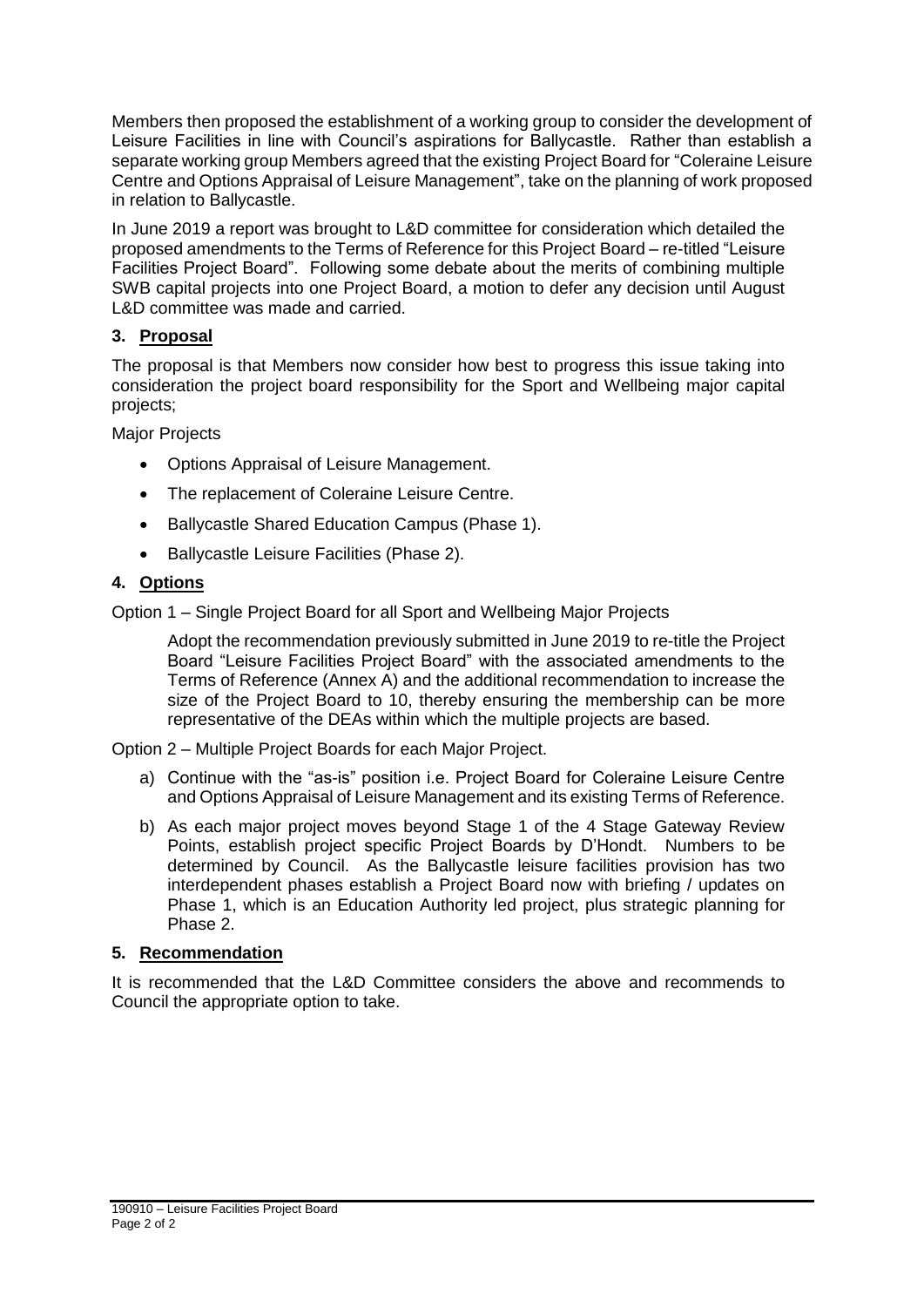# **ANNEX A**

# **Leisure Facilities Project Board Terms of Reference (amended June 2019)**

#### **1.0 Aim**

The overall aim of the Project Board is to provide strategic oversight on the development and review of Tier 1 and Tier 2 leisure facility provision across the Borough. This in turn will contribute to the delivery of the key outcomes set out within the Leisure Services Specification agreed by Council.

The overall role of the Project Board is to oversee the development of a new/refurbished Coleraine Leisure Centre including a review of leisure management options which may include other/all Council owned facilities across the Borough.

#### **2.0 Project Objectives**

The Project Board will assume oversight of a number of projects that are currently under consideration:

#### **(i) Review of Leisure Management Options:**

- Consider the evaluation findings for three potential management options: In-house Transformed, Council Owned Company and Outsourcing and make recommendations to Committee and Council;
- Subject to a Council decision on the preferred management option, agree final Services Specification and performance management arrangements;
- Keep the chosen management option under review with reference to agreed financial and non-financial targets

#### **(ii) Development of a new Coleraine Leisure Centre:**

- **Agree options for consideration**
- Oversee the application of the agreed selection criteria and effective project management;
- Consider the advantages and disadvantages of the preferred option in light of the CC&GBC local conditions and to give particular attention to the likely impact of each option on:
	- o Future capital and revenue costs;
	- o User needs, experiences and expectations;
	- o Operational performance;
	- o Social return on investment; and
	- o Staff.
- Agree the preferred option identified in the Outline Business Case and its overall affordability and make recommendations to Committee and Council
- Monitor and review the progression of the new Coleraine Leisure Centre through remaining stages of Council's four stage process for capital project delivery.

#### **(iii) Review of Leisure Facility Provision in Ballycastle**

 Monitor and review the development and Phase 1 – Community Sports Hub to be funded by SEUPB;